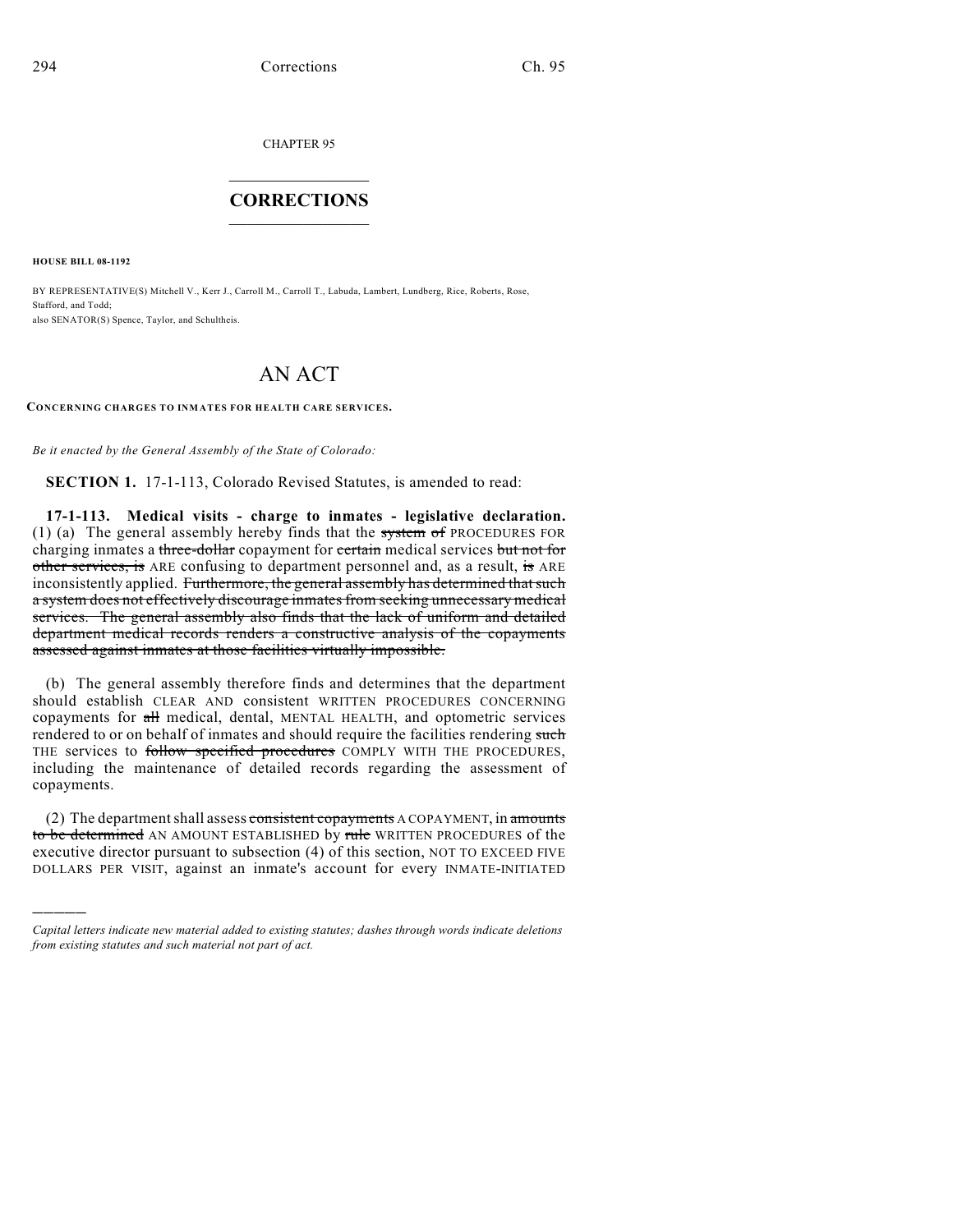## Ch. 95 Corrections 295

REQUEST FOR medical service OR MENTAL HEALTH SERVICES provided to such THE inmate by a physician, physician's assistant, nurse practitioner, registered nurse, or licensed practical nurse. whether such medical professional is institutional or noninstitutional. The department shall assess consistent copayments A COPAYMENT, in amounts to be determined AN AMOUNT ESTABLISHED by rule WRITTEN PROCEDURES of the executive director pursuant to subsection (4) of this section, against an inmate's account for every INMATE-INITIATED visit by such THE inmate to a dentist or optometrist. The amount of the copayment for the dental or optometric services need not be the same as the copayment for medical OR MENTAL HEALTH services.

(3) The department shall communicate the new mandatory copayment policy PROCEDURES to every correctional facility that provides medical, dental, MENTAL HEALTH, and optometric services to or on behalf of inmates to ensure that all department personnel consistently and regularly assess the required copayment. for medical, dental, and optometric services.

(4) The executive director shall promulgate rules related ESTABLISH WRITTEN PROCEDURES RELATING to medical, dental, MENTAL HEALTH, and optometric service copayments, which rules PROCEDURES shall address, but need not be limited to, the following:

(a) The amount of the consistent copayment to be assessed against an inmate's account for INMATE-INITIATED medical services, including but not limited to mental health services, which copayment shall not exceed the direct and indirect costs associated with any type of medical OR MENTAL HEALTH service that may be rendered;

(b) The amount of the consistent copayment to be charged ASSESSED against an inmate's account for INMATE-INITIATED dental and optometric services, which copayment shall not exceed the direct and indirect costs associated with any dental or optometric service that may be rendered;

(c) The detailed procedures that department personnel are to follow in assessing such THE copayments;

(d) THE SPECIFIC SERVICES FOR WHICH A COPAYMENT WILL BE ASSESSED, WAIVED, OR REDUCED, AS WELL AS the specific and exclusive bases upon which a copayment may be waived by department personnel, INCLUDING BUT NOT LIMITED TO THE INMATE'S INABILITY TO PAY THE COPAYMENT, THE HEALTH NEEDS OF THE INMATE AND THE PUBLIC HEALTH AND SAFETY NEEDS OF THE INSTITUTION;

(e) The information to be obtained by department personnel at the time of the inmate's medical, dental, MENTAL HEALTH, or optometric visit on a standardized department form, including the inmate's name, the inmate's identification number, the amount of the copayment assessed, IF ANY, the reason for the visit, the type of service rendered, and the basis for any waiver of the copayment; and

(f)  $\overline{Disciplinary}$  THE APPROPRIATE action to THAT WILL be taken, CONSISTENT WITH STATE PERSONNEL RULES, against department personnel who fail to assess COMPLY WITH the copayment PROCEDURES.